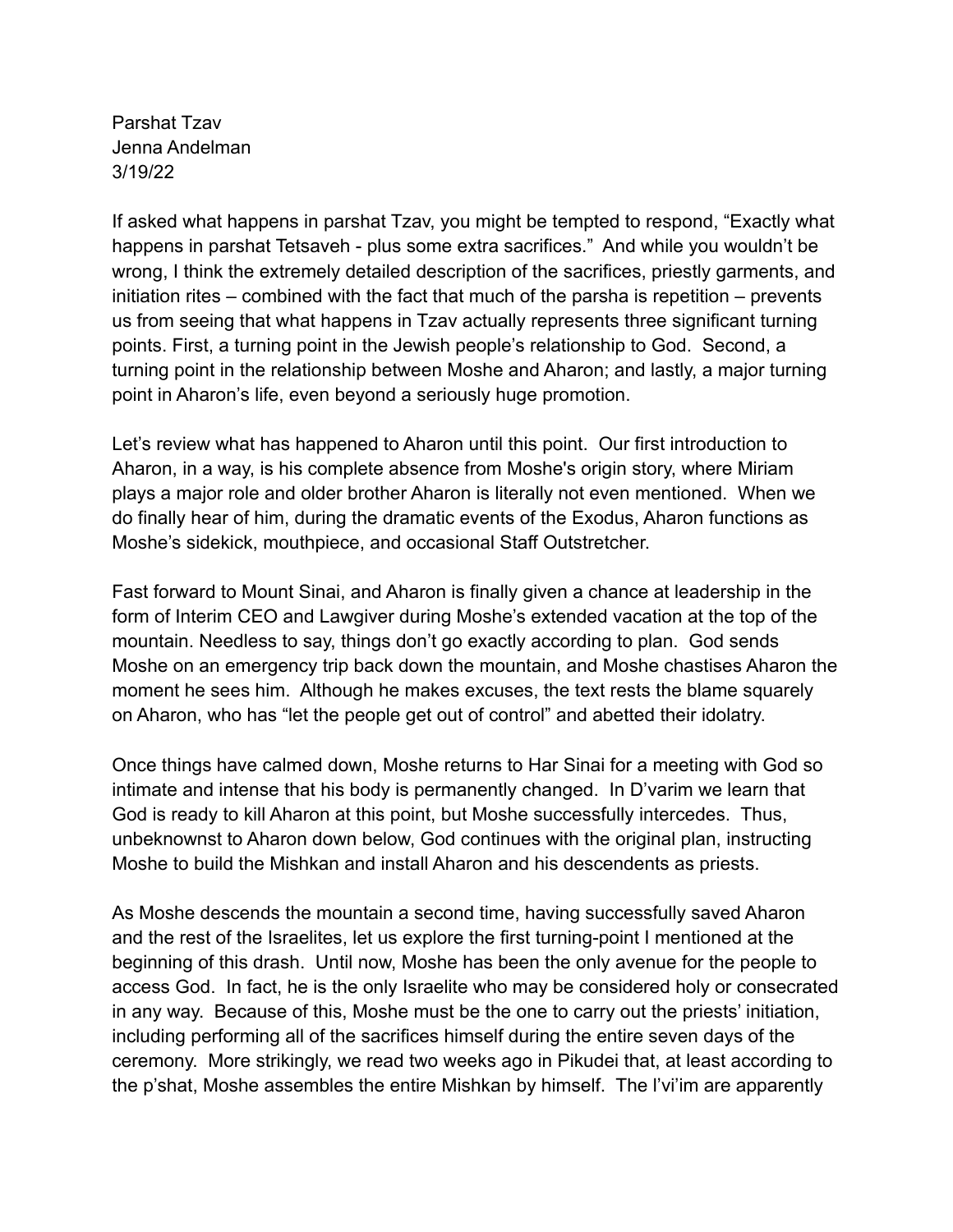not eligible to build the Mishkan until Aharon has been initiated. Despite all this hard labor, it's noteworthy that immediately after Moshe builds the Mishkan in Pikudei, a cloud descends, preventing Moshe from entering. This sends a very powerful message. Other than the priests' initiation, here, in the Mishkan, Moshe will not enter as a leader or to intercede for the people. He will not enter the Kodesh haKodeshim, the Holy of Holies. Here, Moshe will simply be a layperson.

How might he feel as he sees that cloud descend? This is not "his cloud", the one that visits the Tent of Meeting, where Moshe receives instruction from God. This is "Aharon's cloud," to which Moshe will never have access. This cloud and the priestly initiation it portends represent a new conduit between the Israelites and God. The Israelites will now be able to relate to God personally through sacrifices, assisted by Aharon, without Moshe's involvement.

Which brings me to the second turning point I mentioned at the beginning, the significant shift in the relationship between Moshe and Aharon. For the first time in his adult life, Moshe must cede power to another, and to Aharon no less, the brother who has always been in his shadow and under his control and who has just led the people astray with an idol. Aharon will no longer be his sidekick or his fill-in. He will have his own unique position, his own lane, his own authority.

It's interesting to note that a shalshelet, a very rare trope mark, appears in the text during the initiation ceremony. This mark is believed to indicate anguish, hesitation, and internal debate. On top of whatever he is feeling about Aharon, the change in hierarchy, or the creation of a sacrificial cult and a priesthood, the sources point out another painful element that heightens Moshe's inner conflict at this moment. Moshe is initiating not only Aharon but also his sons, and their sons will serve in turn. In contrast, Moshe's children are never mentioned in the Torah again after they leave Midian. Over and over, Moshe must perform the labor that will confer on Aharon and his descendents the eternal priesthood, all while contemplating his own children's future, or lack thereof.

By the time the initiation ceremony is complete, so much of what the brothers' relationship is based upon will have changed, and so many potential points of conflict and even jealousy will have been introduced. Moshe and Aharon do seem to find a new mode of interaction, but there's no doubt that it is radically different from the one that came before.

And now we finally turn to Aharon himself, an 80-year-old who has spent his life in the shadow of two great sibling leaders, who has blown his first attempt at leadership, and who is unsure of his fate. The elaborate Mishkan has been constructed. Aharon has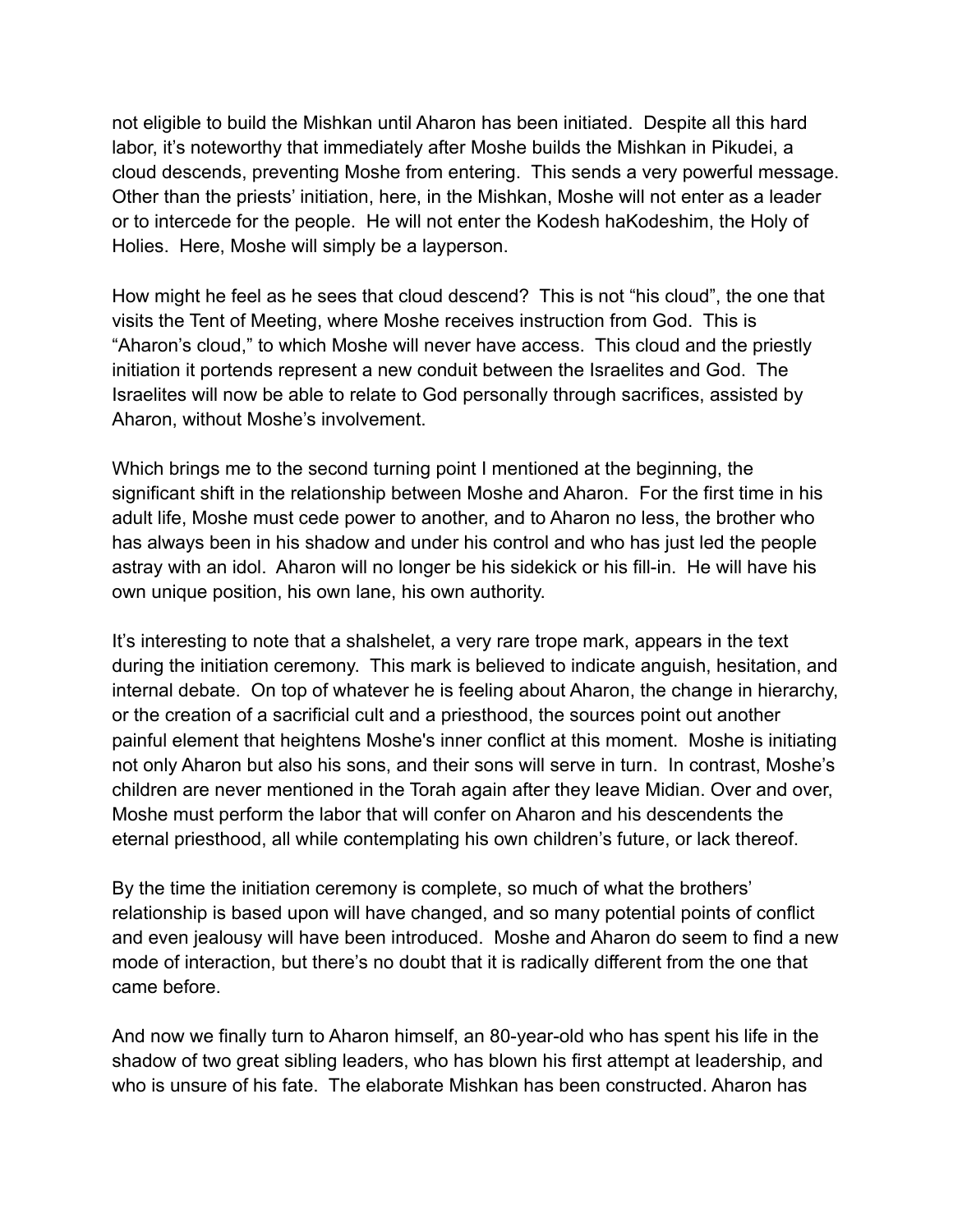been cleansed with water, blood, and the special, holy anointing oil and girded with exquisite garments, jewels, and holy words. From the outside, even on the first day, he surely looks the part of the magnificent Kohen Gadol, perhaps even glowing in his own way on par with the brilliance of Moshe's face.

Installation as Founding Kohen Gadol would be momentous for anyone, but Aharon's taking on the position under these circumstances is a breathtaking, almost cataclysmic, re-invention. What might he be feeling? Relief? Unworthiness? Satisfaction that he is finally receiving his due? Amazement at God's willingness to forgive even the greatest sins? Imposter syndrome?

The text itself tells us nothing of Aharon's internal state, but the sources, too, wonder about his thoughts at this pivotal moment. They focus on a specific phrase in the parsha to explore this question. God tells Moshe to, "Take Aharon and his sons" and all the necessary supplies, and to begin the initiation ceremony. "Kach et Aharon," "Take Aharon," is a seemingly trivial turn of phrase, but the commentaries find great meaning in these three words. According to Midrash Tanchuma the phrase implies that Aharon is "fleeing from the office" of Kohen Gadol and must be convinced to begin the initiation. Targum Yonatan translates the phrase as "bring Aharon near" because of the rupture caused by the Golden Calf incident. Many sources consider God's utterance of "Kach et Aharon" to be the exact moment when God forgives Aharon. For example, Sifra imagines Aharon hesitating, fearing that he is no longer desired as Kohen Gadol, and describes Moshe quoting this phrase to him as a prooftext that he is forgiven. At the root of all these commentaries is a belief that the Calf incident plunges Aharon into deep consternation and confusion, causing him to question everything he has believed about himself, his future, and his relationship to God.

For seven days, Aharon and his sons remain in seclusion as, over and over, Moshe performs the ritual that will induct Aharon and his descendants into permanent leadership. I can't help thinking about the ancient tradition (still kept in some parts of the world) of women living in separate tents during the week of their periods. Many believe that this practice arose out of a sense that these women are poised at the powerful border between life and death.

Similarly, Aharon is at a critical border. He has just escaped serious punishment from God. His identity is changing in almost every way. The relationship with his brother which has literally defined his life until now (at least in the text) is about to change irrevocably. And he is about to represent an entirely new, intensely personal way for his beloved Israelites to interact with and access God. At the same time, he is beginning a new dynasty, and he must be filled with wonder and pride as he spends this time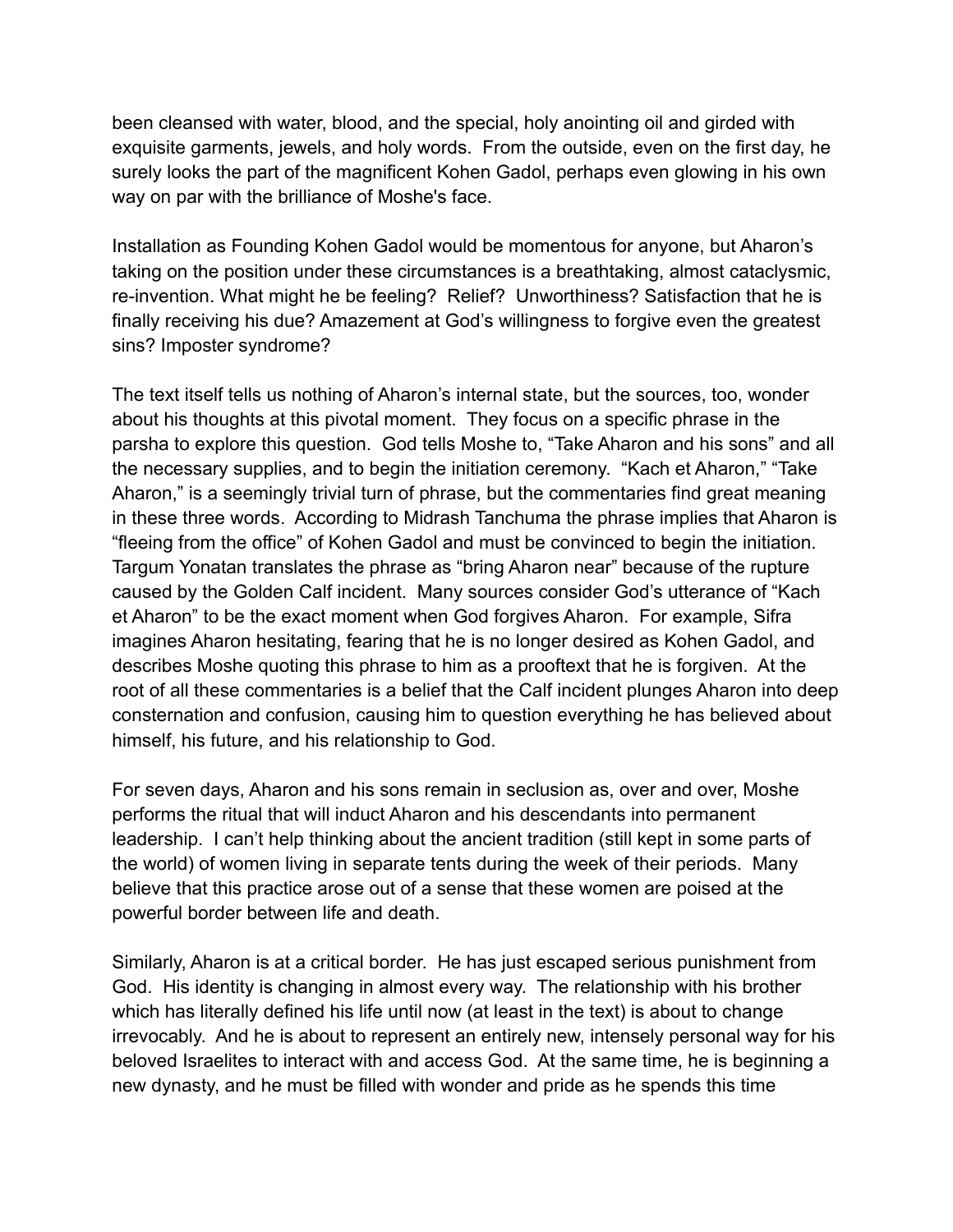secluded with his four sons. (Luckily for him, he does not know that when he emerges he will witness the horrific death of two of them.)

These seven days are crucial for Aharon. He needs this time to internalize that God has forgiven his great sin, to realize that he, like his siblings, is worthy of leadership and greatness, and to embody the role and the responsibility of the priesthood. It hardly seems like enough, but somehow the transformation takes place. Like the creation of the world, it takes seven days to create a new conduit between the people and God, seven days to mark a breathtaking turning point in the relationship between two brothers, seven days to take a sidekick, an arguably failed leader, a sinner - and transform him into a High Priest.

Seven days can change everything - a person, a relationship, a connection to God, the universe. With intention and grace, what else might be possible in our lives and in the world in seven days?

Shabbat shalom.